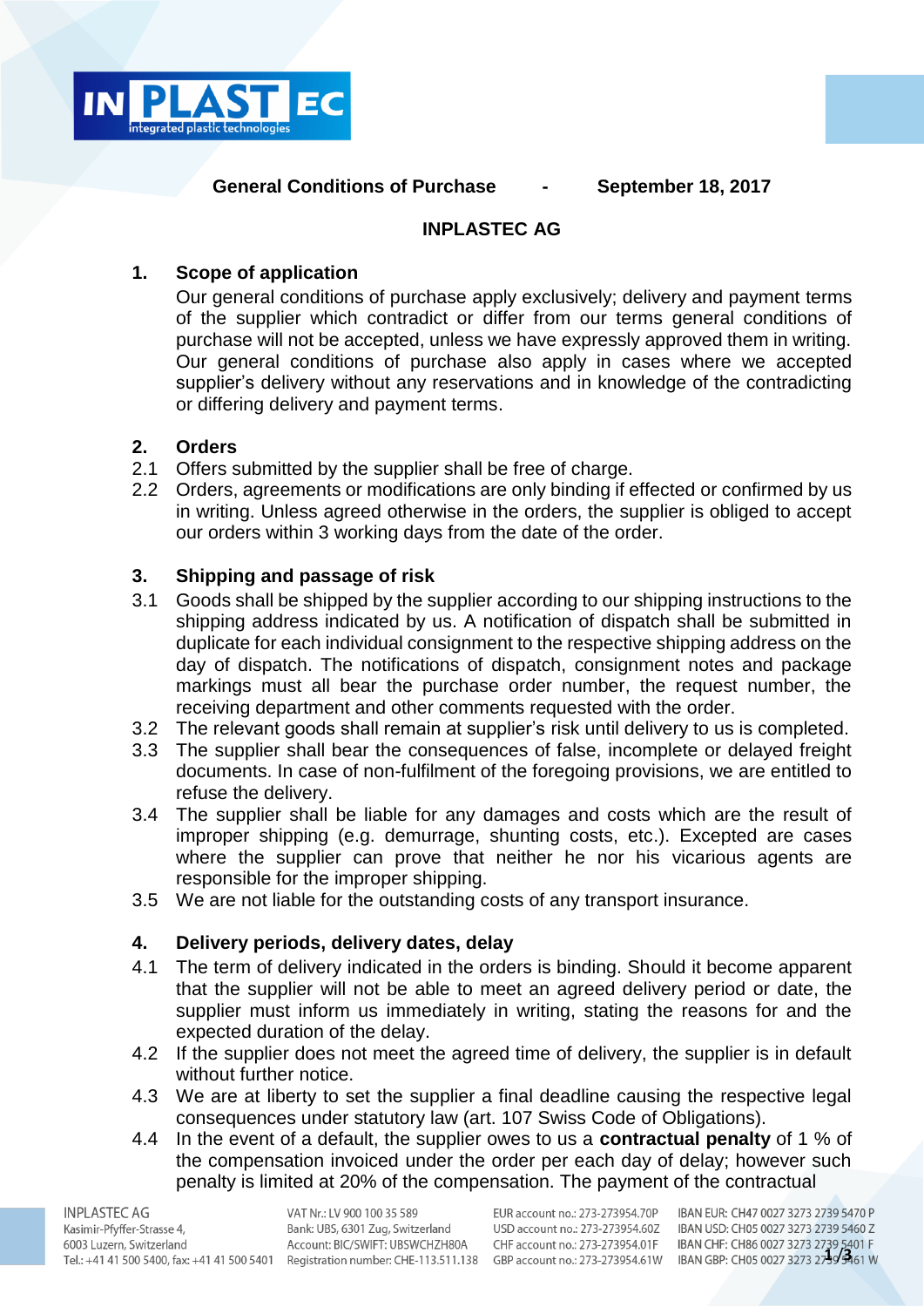

penalty does not relieve the supplier of his contractual obligations. In the case of force majeure the contractual penalty does not apply.

### **5. Prices**

- 5.1 Prices indicated in the orders are binding on you. These prices are net prices, i.e. they do not include the applicable value added tax.
- 5.2 Unless agreed otherwise in writing, prices include the price of delivery *("free our works"*), including packaging. The return of packaging requires a separate agreement. In the exception that a price is agreed "ex works", "ex warehouse" or "excluding packaging" we will only be responsible for the most favourable freight charges or packaging costs.

### **6. Invoicing and Payment**

- 6.1 Invoices shall be submitted in duplicate for every order separately and must display the purchase order number. The supplier shall be responsible for all consequences of non-compliance with these obligations, unless the supplier can prove that he is not responsible for such non-compliance.
- 6.2 Payments shall be effected according to the conditions given in the order.
- 6.3 Payment of invoices does not imply a waiver of claims based on defects in regard to the delivery. A later notice of defects is not excluded by such payment.
- 6.4 We are entitled to rights of offset or retention according to the statutory provisions. The supplier is only entitled to rights of offset or retention against us if the claims are either undisputed or res judicata.

#### **7. Assignment of claims**

Without our prior written consent, the supplier is not entitled to assign the execution of the agreement or supplier's contractual claims under it to any third parties, whether in full nor in part.

#### **8. Liability for Defects**

- 8.1 The supplier shall be liable that supplier's delivery is of the agreed quality, fulfils the intended use, complies with recognised technical standards and is not in any way defective as to impair the value, merchantability or fitness for the normal or predestined use and is free from the rights of third parties.
- 8.2 We will be fully entitled to any statutory claims relating to defective goods. We are entitled, in our sole discretion, to claim repair of any defective goods and/or delivery of non-defective replacement goods. We expressively reserve the right to claim damages in relation to any defective goods, especially the so called "compensation in lieu of performance" ("*Schadensersatz statt der Leistung*").
- 8.3 We are entitled to conduct the remedy of defects at supplier's costs in case of imminent danger or particular urgency.
- 8.4 The period of limitation for claims for material deficiencies are subject to the statute of limitation of 2 years, beginning with the time of passage of the risk.
- 8.5 In case of the rectification of any defect, the period of limitation for dealing with material defects in any rectified goods will start running anew with the completion of the rectification; in case of rectification of defect by means of delivery of spare parts, this shall only be applicable for the spare parts. If the spare parts are